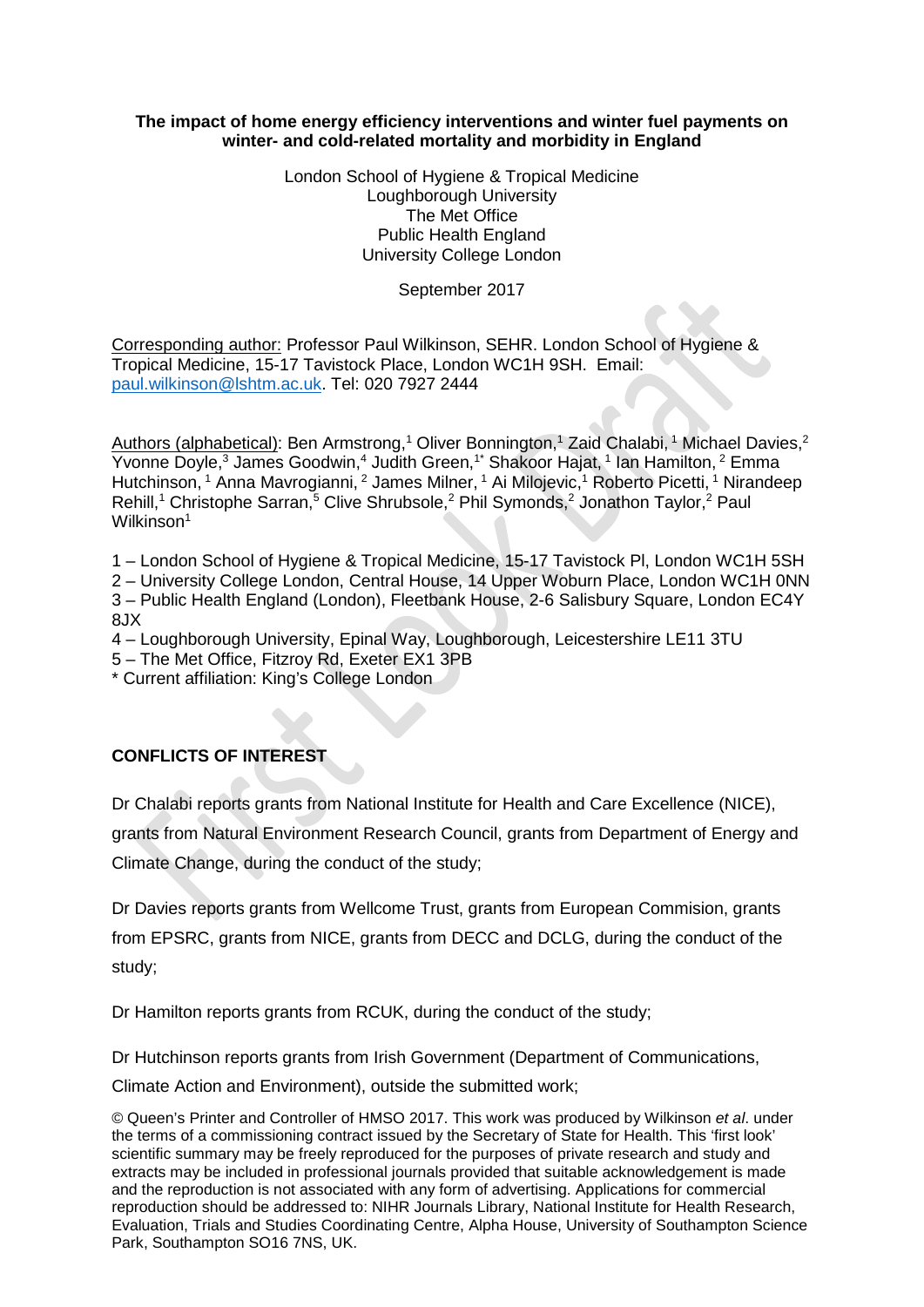Dr Mavrogianni reports grants from Natural Environment Research Council (NERC), grants from National Institute for Health Research (NIHR), grants from Engineering and Physical Sciences Research Council (EPSRC), personal fees from Zero Carbon Hub (ZCH), personal fees from Greater London Authority (GLA), grants from Natural Environment Research Council (NERC), grants from Adaptation and Resilience in the Context of Change (ARCC) network, personal fees from Department for International Development (DfID) / Vivid Economics, grants from Engineering and Physical Sciences Research Council (EPSRC), grants from Engineering and Physical Sciences Research Council (EPSRC), grants from Natural Environment Research Council (NERC), grants from Energy Technologies Institute (ETI), grants from Energy Technologies Institute (ETI), grants from Department for Communities and Local Government (DCLG), grants from Department for Environment, Food and Rural Affairs (DEFRA), non-financial support from Arup, personal fees from The Carbon Trust, during the conduct of the study; personal fees from Zero Carbon Hub (ZCH), personal fees from Vivid Economics, outside the submitted work;

Dr Milner reports grants from Irish Government (Department of Communications, Climate Action and Environment), outside the submitted work;

Dr Sarran reports grants from the Medical Research Council (MRC), grants from the Natural Environment Research Council (NERC), grants from the National Institute for Health Research (NIHR), outside the submitted work;

Dr Symonds reports grants from EPSRC, grants from NIHR, outside the submitted work;

Dr Taylor reports grants from Wellcome Trust, grants from National Institute for Health Research (NIHR), during the conduct of the study;

Dr Wilkinson reports grants from NIHR (Policy Research Programme), during the conduct of the study; grants from Irish Government (Department of Communications, Climate Action and Environment), grants from Wellcome Trust, grants from EPSRC Global Challenges Research Fund, grants from (former) Dept Energy & Climate Change , grants from National Institute for Health and Care Excellence , grants from European Climate Foundation, grants from Natural Environment Research Council, outside the submitted work;

Drs Armstrong, Bonnington, Doyle, Goodwin, Green, Hajat, Milojevic, Picetti, Rehill, Shrubsole have nothing to disclose.

<sup>©</sup> Queen's Printer and Controller of HMSO 2017. This work was produced by Wilkinson *et al*. under the terms of a commissioning contract issued by the Secretary of State for Health. This 'first look' scientific summary may be freely reproduced for the purposes of private research and study and extracts may be included in professional journals provided that suitable acknowledgement is made and the reproduction is not associated with any form of advertising. Applications for commercial reproduction should be addressed to: NIHR Journals Library, National Institute for Health Research, Evaluation, Trials and Studies Coordinating Centre, Alpha House, University of Southampton Science Park, Southampton SO16 7NS, UK.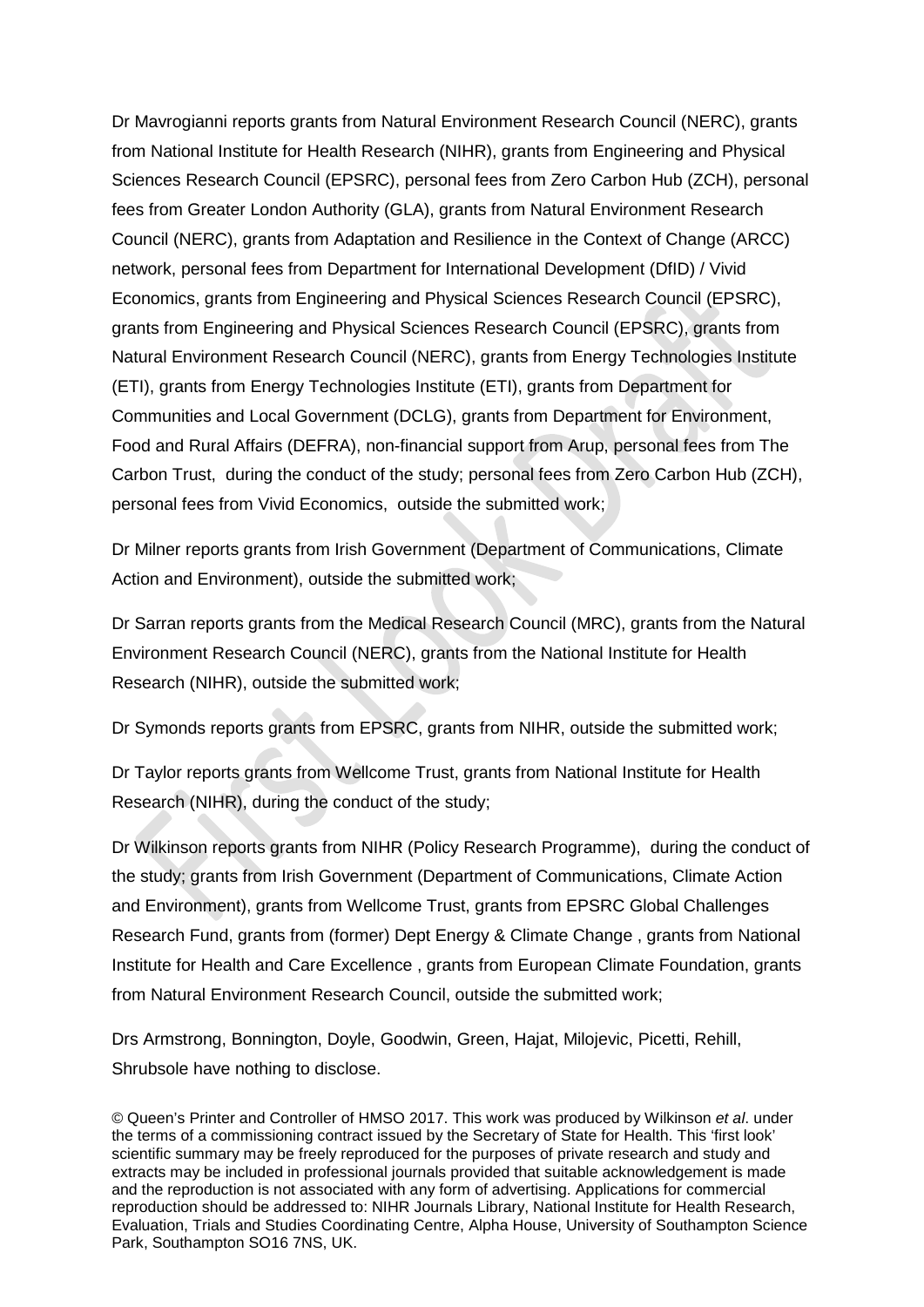# *Important*

 $\curvearrowleft$ 

*A 'first look' scientific summary is created from the original author-supplied summary once the normal NIHR Journals Library peer and editorial review processes are complete. The summary has undergone full peer and editorial review as documented at NIHR Journals Library website and may undergo rewrite during the publication process. The order of authors was correct at editorial sign-off stage.* 

*A final version (which has undergone a rigorous copy-edit and proofreading) will publish as part of a fuller account of the research in a forthcoming issue of the Public Health Research journal.*

*Any queries about this 'first look' version of the scientific summary should be addressed to the NIHR Journals Library Editorial Office – [journals.library@nihr.ac.uk](mailto:journals.library@nihr.ac.uk)*

*The research reported in this 'first look' scientific summary was funded by the PHR programme as project number 11/3005/31. For more information visit <https://www.journalslibrary.nihr.ac.uk/programmes/phr/11300531/#/>*

*The authors have been wholly responsible for all data collection, analysis and interpretation, and for writing up their work. The PHR editors have tried to ensure the accuracy of the authors' work and would like to thank the reviewers for their constructive comments however; they do not accept liability for damages or losses arising from material published in this scientific summary.*

*This 'first look' scientific summary presents independent research funded by the National Institute for Health Research (NIHR). The views and opinions expressed by authors in this publication are those of the authors and do not necessarily reflect those of the NHS, the NIHR, NETSCC, the PHR programme or the Department of Health. If there are verbatim quotations included in this publication the views and opinions expressed by the interviewees are those of the interviewees and do not necessarily reflect those of the authors, those of the NHS, the NIHR, NETSCC, the PHR programme or the Department of Health.*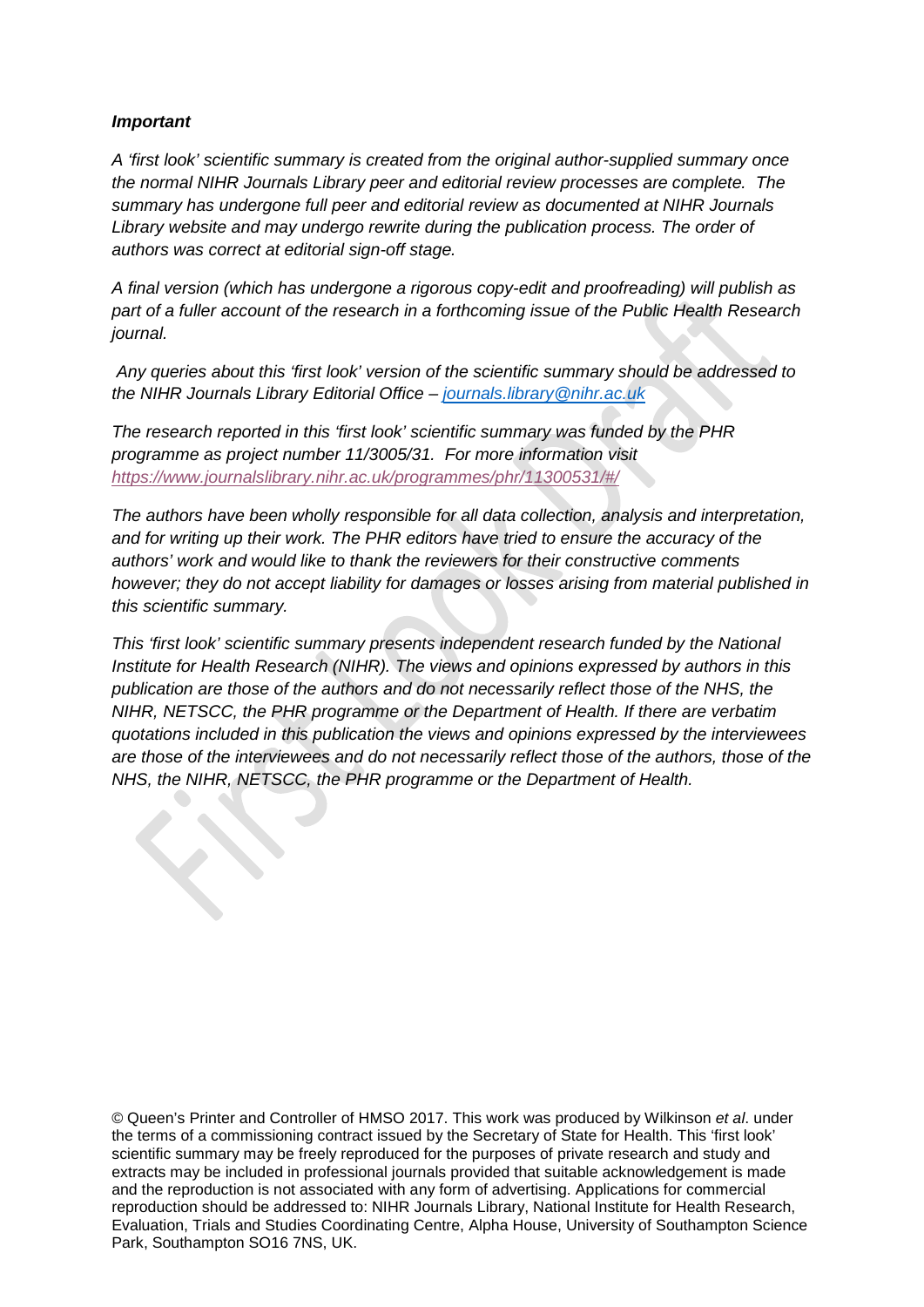# **SCIENTIFIC SUMMARY**

(n=2234)

#### **Background**

It has long been recognized that England, and the UK more generally, has a large burden of winter- and cold-related mortality/morbidity by comparison with neighbouring countries of continental Europe, despite England's relatively mild (maritime) winter climate. Although many factors may contribute to this, it is probable that improvement in the energy efficiency of England's housing stock may help reduce this impact, while also helping to meet increasingly urgent climate change mitigation and energy security objectives.

This study aimed to quantify the impact of such home energy efficiency (HEE) interventions (i.e. insulation of roof spaces, cavity and solid walls, floors, and improved (double/triple) glazing) on mortality and morbidity at population level using data from a national database of HEE interventions. Additional analyses focused on long term trends in cold deaths, and on the methods and application of modelling techniques, including the use of Multi-Criteria Decision Analysis, as inputs to assessments of policies on home energy efficiency interventions.

#### **Methods**

Assessment of epidemiological trends in cold related deaths was based on a daily time series of deaths for the period 1975 to 2012, linked to meteorological data (daily maximum temperature), weekly reports of influenza A & B cases, as well as national domestic fuel costs, adjusted to 2011 prices, and other data from the UK Housing Energy Fact File. The association between mortality and temperature over lags 0-13 days was analysed using Poisson regression methods adjusted for long term trend and seasonality and reported influenza cases. The annual (July to June) number of cold attributable deaths *was computed assuming a time-invariant threshold* of 10 degrees Celsius, and related to the period of Winter Fuel Payments and to annual average domestic fuel costs.

The impact of home energy efficiency interventions, 2002-2010, was based on analysis of (postcode level) data from the Homes Energy Efficiency Database (HEED), which contains data on the type and date of specific HEE interventions in England with an estimated completeness of 90%. Empirical data on the relationship between home energy efficiency characteristics and winter indoor temperatures, combined with building physics modelling, was used to classify intervention dwellings with respect to the impact of their HEE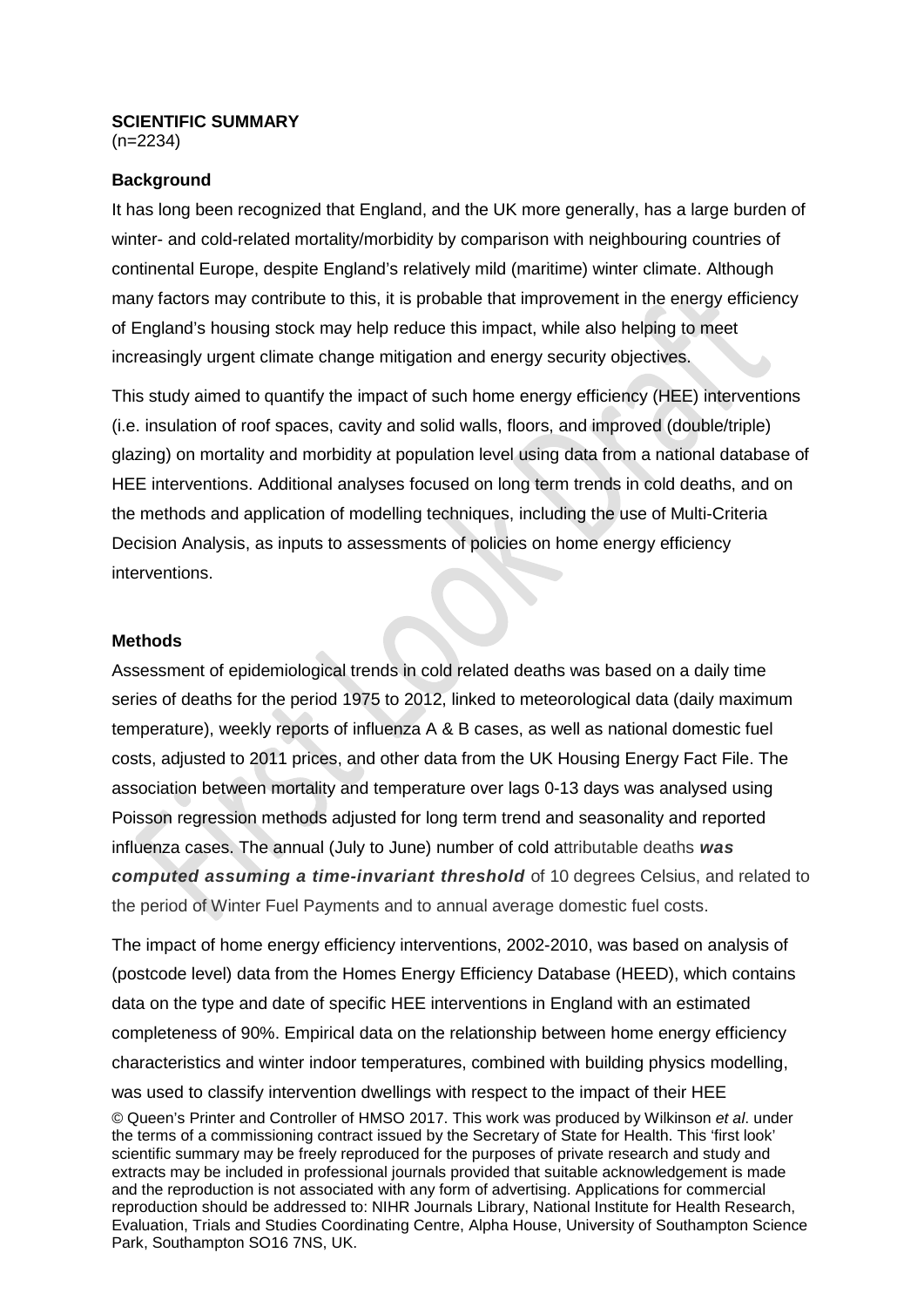interventions on indoor temperature. Epidemiological relationships for cold-related mortality and morbidity were then used to quantify the impact of such interventions on a range of health outcomes. Similar assessments were done for impacts on indoor air quality as a result of intervention-related changes in ventilation characteristics.

Building on previous methods, we implemented a model of health impact useful for assessing potential policy options. Methodological analyses were undertaken to address two important areas of uncertainty in such models: estimates of the length of life shortening in cold related mortality, and secondly the potential risk of home energy efficiency interventions for heat mortality. This model incorporates short to long term impacts on physical and mental health arising from changes to the indoor environment (temperature, indoor air quality specifically relating to particles  $(PM<sub>2.5</sub>)$  of outdoor and indoor origin, radon, second hand tobacco smoke and mould risk). This model was used to make a comparison of the relative benefits of home energy efficiency interventions by comparison with those of current policy on Winter Fuel Payments.

These model results were also used as inputs to a Multi-Criteria Decision Analysis, used to illustrate its application as an interactive decision-support tool. Comparisons were made of five insulation measures (cavity wall insulation, draught-proofing, double glazing, loft insulation and solid wall insulation) with regard to seven assessment criteria (mortality, morbidity, NHS costs, energy use and three dimensions of health inequality) using different criteria weightings. The methods and results were discussed in three stakeholder workshops (with 10, 25 and 24 participants respectively) drawn from academia, national/local government, relevant charities, housing organizations/consultancies, public health bodies), and the last workshop entailed interactive demonstration of the MCDA analysis.

© Queen's Printer and Controller of HMSO 2017. This work was produced by Wilkinson *et al*. under the terms of a commissioning contract issued by the Secretary of State for Health. This 'first look' scientific summary may be freely reproduced for the purposes of private research and study and extracts may be included in professional journals provided that suitable acknowledgement is made and the reproduction is not associated with any form of advertising. Applications for commercial reproduction should be addressed to: NIHR Journals Library, National Institute for Health Research, Evaluation, Trials and Studies Coordinating Centre, Alpha House, University of Southampton Science Park, Southampton SO16 7NS, UK. We also undertook a series of in-depth interviews with householders (12 household interviews, of 2-4 participants each, and 41 individual interviews), conducted in three geographical regions. These interviews were included to gather accounts of how home energy practices are integrated into everyday household decisions across a range of household types. Interviews used a topic guide to explore: experience of applying for and organising the interventions (or decisions about not to install); narratives of how life in the home was before, immediately after and now in relation to the (considered) intervention; impact on physical and mental health; impact on fuel costs; comparisons with neighbours/family members in similar homes without energy interventions; views of the importance of energy efficiency interventions compared with other potential benefits to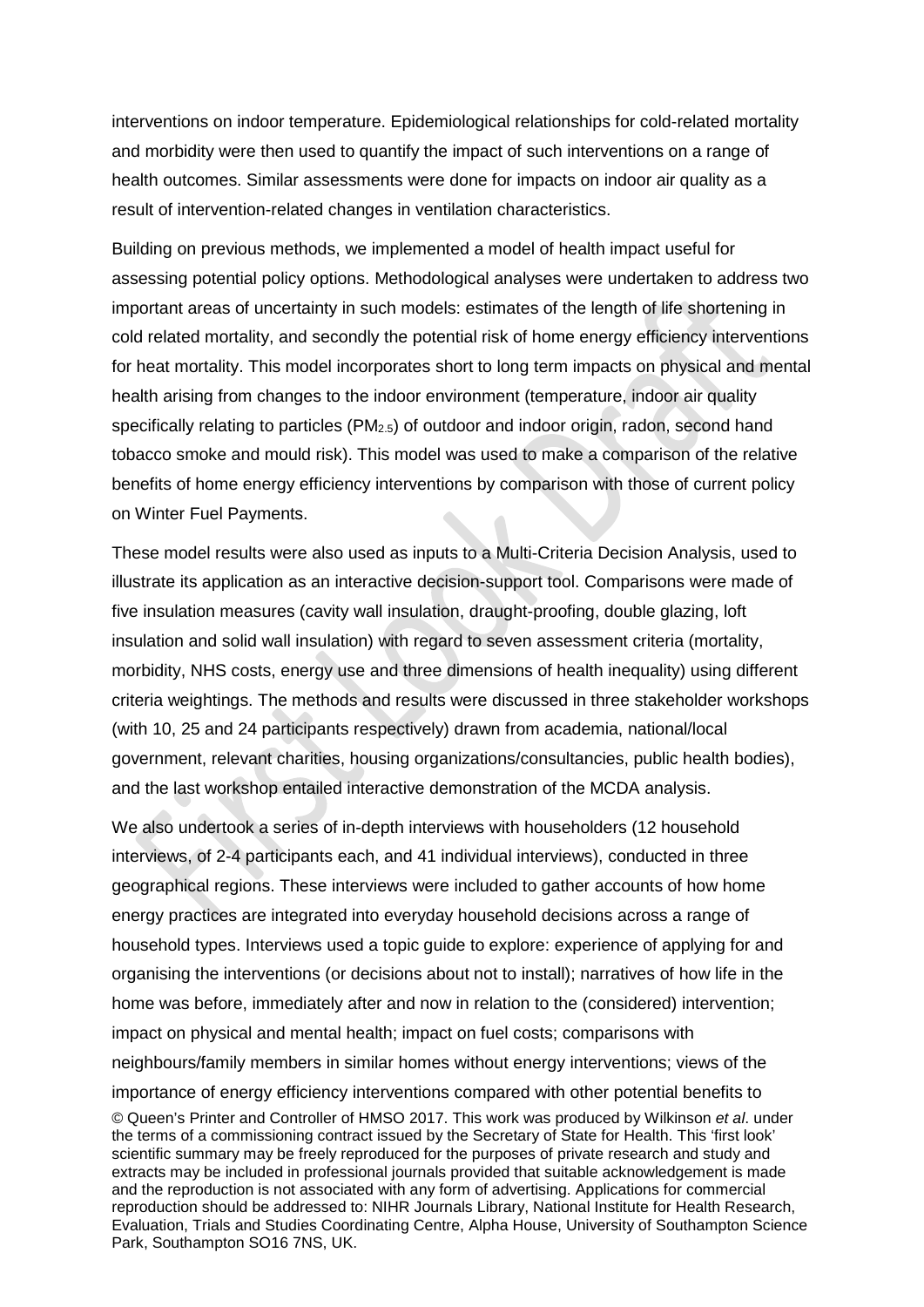improve health and wellbeing; underlying values and beliefs relating to domains such as indoor temperature, ventilation, fuel use and responsibilities for climate change. Interviews were recorded, transcribed and analysed using inductive analysis as well as a more deductive content analysis around the key themes of interventions in the context of health, wellbeing, costs and climate change.

The project entailed public involvement of two forms: the involvement of organizations and agencies representing a range of stakeholder interests, including non-governmental and governmental organizations, to reflect their perspectives at local, national and international level (who contributed to discussions of the design of the project and to interpretation, including the Multi-Criteria Decision Analysis); and dialogue with selected members of the public through in-depth interviews.

The project ISRCTN is 15/SC/0494.

#### **Results**

## *Changes over time*

The number of cold deaths per year has declined steadily since the mid 1970s, probably continuing a trend of reducing winter/cold-related mortality going back over many decades. The factors contributing to this decline are not understood in detail, but are likely to include a wide range of factors associated with improving socio-economic conditions, and health care and protection.

There is evidence that since the introduction of Winter Fuel Payments in 1997 the gradient of association between outdoor cold and mortality is somewhat weaker than in earlier years: percent increase in mortality for each degree Celsius fall in temperature below the 'cold threshold' was 2.37% (95% CI 2.22, 2.53%) pre-WFP, and 2.00% (1.74, 2.28%) post-WFP. However, interpretation of this association must recognize that many other potentially protective factors have changed over a similar period. There is also evidence that years with higher than average domestic fuel prices have shown a somewhat stronger relationship between low outdoor temperatures and mortality (percent increase in mortality per degree Celsius fall in temperature 2.49% (2.32, 2.66%)) compared with years of below average fuel prices (1.97% (1.77, 2.18%)), a result compatible with high fuel prices having a detrimental effect on cold deaths.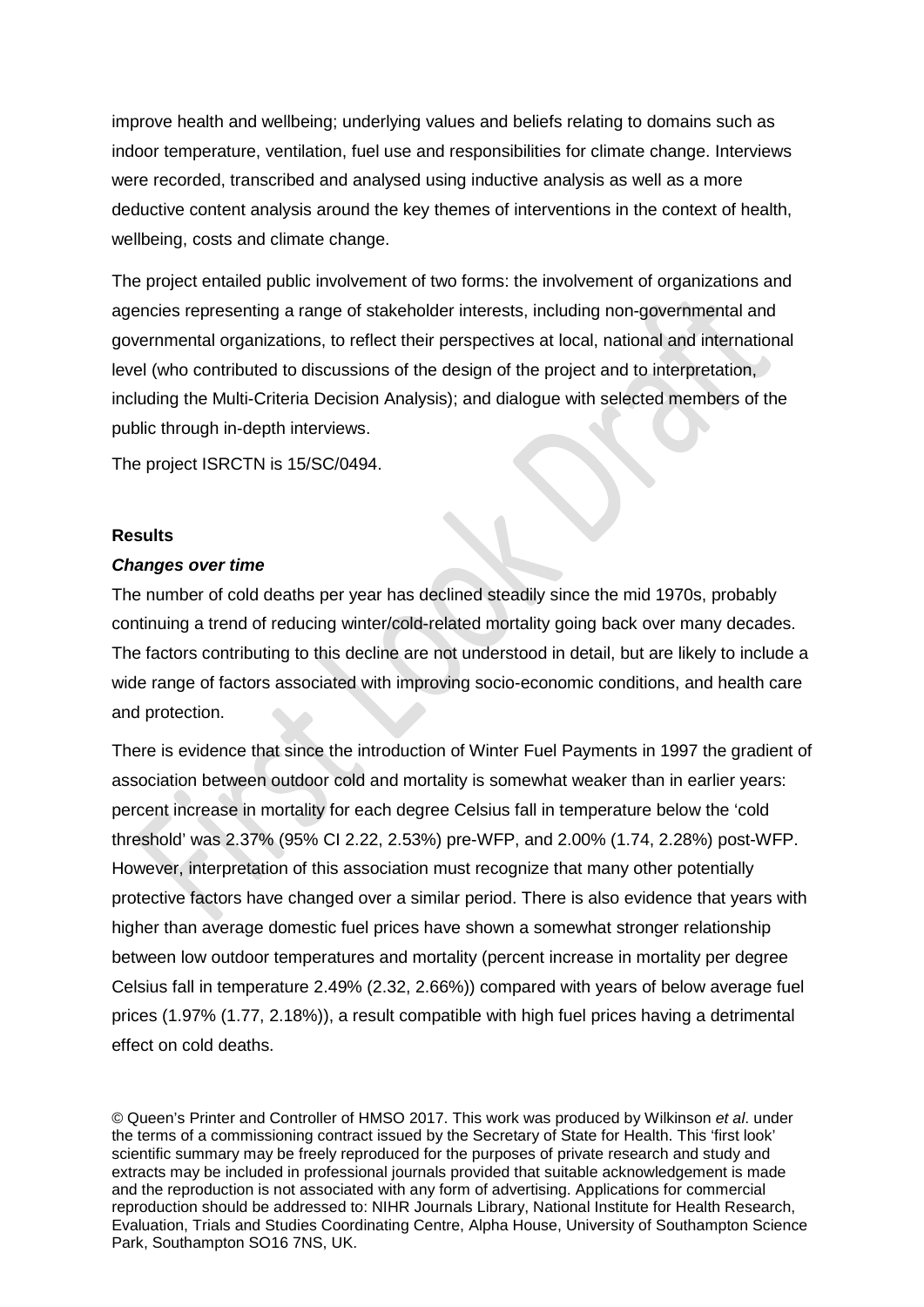## *Impact of recent home energy efficiency interventions*

Home energy efficiency measures installed in the English housing stock, 2002-10, have had relatively modest impact in improving the indoor environment specifically with respect to winter indoor temperatures (an average increase of around 0.09 degree Celsius) and air quality. The small gains in winter temperatures arise because most of the energy efficiency interventions have been relatively modest and because of the shape of the empirical relationship between energy efficiency and indoor temperature – which shows a relatively shallow increase in temperatures with improved energy efficiency, and a plateau effect at around 500 Watts/K E-value -- a value close to the average energy efficiency of the English stock. Further improvement of energy efficiency beyond this point appears to result in little or no change in average winter indoor temperatures, and hence little or no reduction in coldrelated death due to direct exposure to cold.

These changes in indoor temperature are associated with an estimated initial reduction of around 280 cold deaths nationally and an eventual maximum impact of 4000 life years gained/year. This figure is broadly consistent with our own and other published evidence on the change in annual burden of cold deaths in the population.

These cold impacts may be appreciably smaller than those relating to changes in indoor air quality. Building physics models of expected changes in ventilation characteristics associated with HEE interventions suggest that the impacts on health could be positive or negative and potentially greater by as much as an order of magnitude as those related to indoor temperatures. The balance of ventilation-related harms and benefits depend on many assumptions, and vary by area, dwelling type and occupants. Ventilation can be maintained for health with appropriate design, implementation and maintenance of control measures (including use of trickle vents and, for some dwellings, mechanical ventilation with heat recovery), but device failure/sub-optimal operation are likely to be common.

## *Modelling*

Two methodological analyses were undertaken to improve the evidence inputs for models of the health impacts of HEE interventions. In a time series regression analysis of annual deaths in relation to annual summaries of cold and heat, we observed an association of cold with mortality (an increase of 2.3% (95% CI 0.7 to 3.8%) for each additional 1 degree of cold across the year), which was broadly similar in magnitude to that found in published daily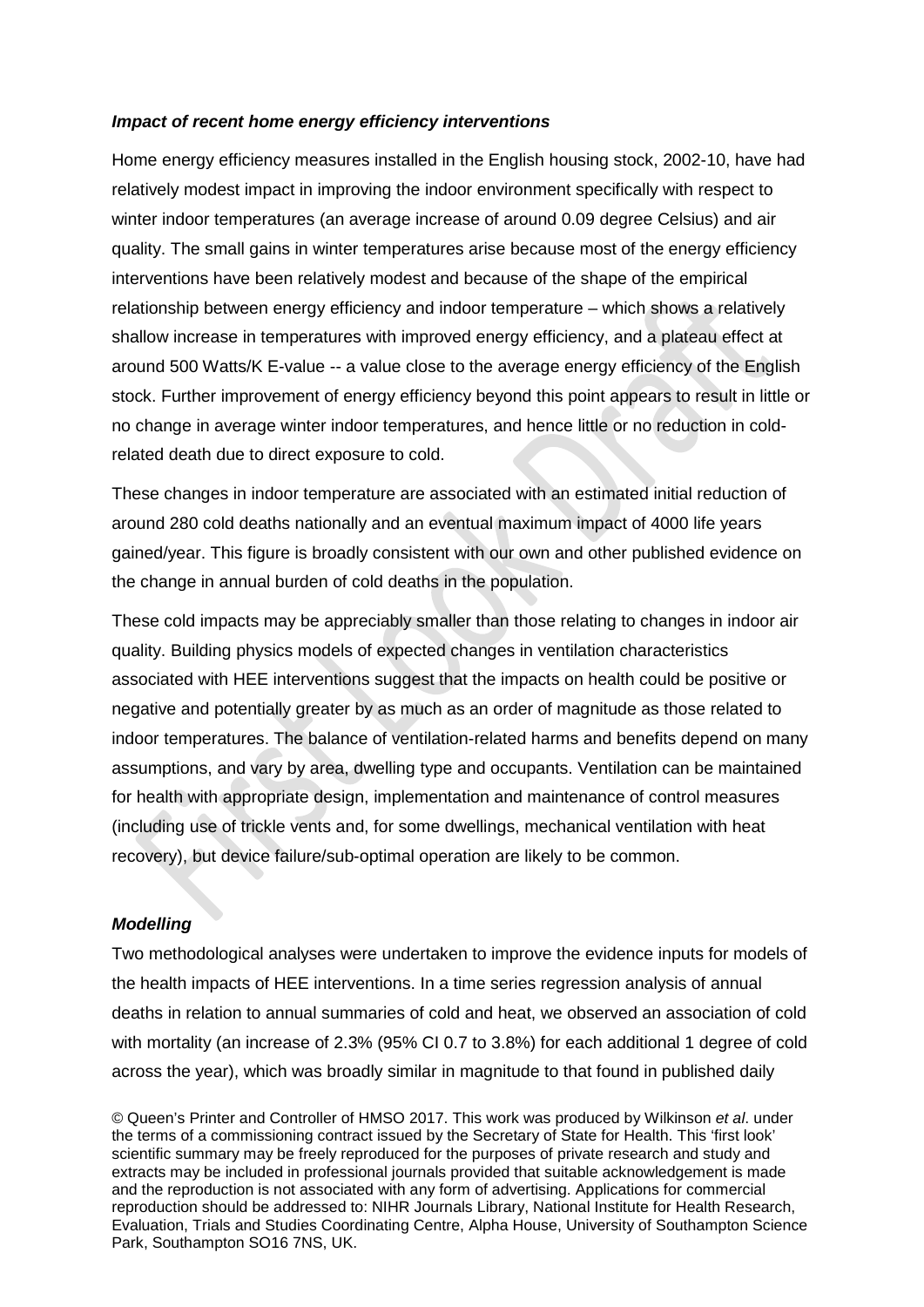studies, suggesting that most deaths due to cold were among individuals who would not have died in the next six months – and thus not mainly attributable to very short term 'harvesting'. The estimated association with heat was more imprecise (effect estimate 1.7%, 95% CI -2.9 to 6.5).

Analyses of mortality in relation to housing characteristics provided weak but plausible evidence that the risk of *heat* death is greater in homes with higher than average indoor temperatures during hot weather. Specifically, for each degree Celsius heat anomaly of daytime bedroom temperature compared with the regional average, the risk of mortality in relation to high outdoor temperature is increased by 1.34% (95% CI 0.37, 2.32%). Given that energy efficiency tends to increase indoor temperatures, this suggests a potential adverse consequence of HEE interventions which may become increasingly important to take into account in the context of climate change.

We implemented a model for quantifying the range of health effects associated with changes in the indoor environment from HEE interventions. This model indicates the potential importance of medium and longer-term impacts on health of home energy efficiency measures, which are not observed in short term studies. As an illustrative case study of its use in policy comparison we found that home energy efficiency improvements of similar annualized cost to current Winter Fuel Payments achieve greater improvements in health (while also reducing rather than increasing  $CO<sub>2</sub>$  emissions). This suggests that replacing policies (WFP) that incentivize additional fuel consumption for home heating with a rapid fullscale programme of energy efficiency could help transform the housing stock (with both health and climate change benefits) without substantial financial burdens to the public purse.

#### *MCDA*

© Queen's Printer and Controller of HMSO 2017. This work was produced by Wilkinson *et al*. under the terms of a commissioning contract issued by the Secretary of State for Health. This 'first look' scientific summary may be freely reproduced for the purposes of private research and study and extracts may be included in professional journals provided that suitable acknowledgement is made and the reproduction is not associated with any form of advertising. Applications for commercial reproduction should be addressed to: NIHR Journals Library, National Institute for Health Research, Evaluation, Trials and Studies Coordinating Centre, Alpha House, University of Southampton Science Park, Southampton SO16 7NS, UK. The Multi-Criteria Decision Analysis analyses suggest that, where home energy efficiency improvements are accompanied by compensatory ventilation, double glazing was the 'optimal' option when all assessment criteria were given equal weight, but boiler replacement scored highest when greater weight was given to energy savings and reduction in health inequalities. As its use as an interactive tool with stakeholders demonstrated, the results were sensitive to personal preferences for weightings, and also to whether purposed provided ventilation was assumed. Although stakeholders could see the value of the Multi-Criteria Decision Analysis as a useful framework and interactive tool for comparing policy options relating to home energy efficiency programmes, there was a view that critical to any such assessment is the transparency and robustness of model evidence relating to the